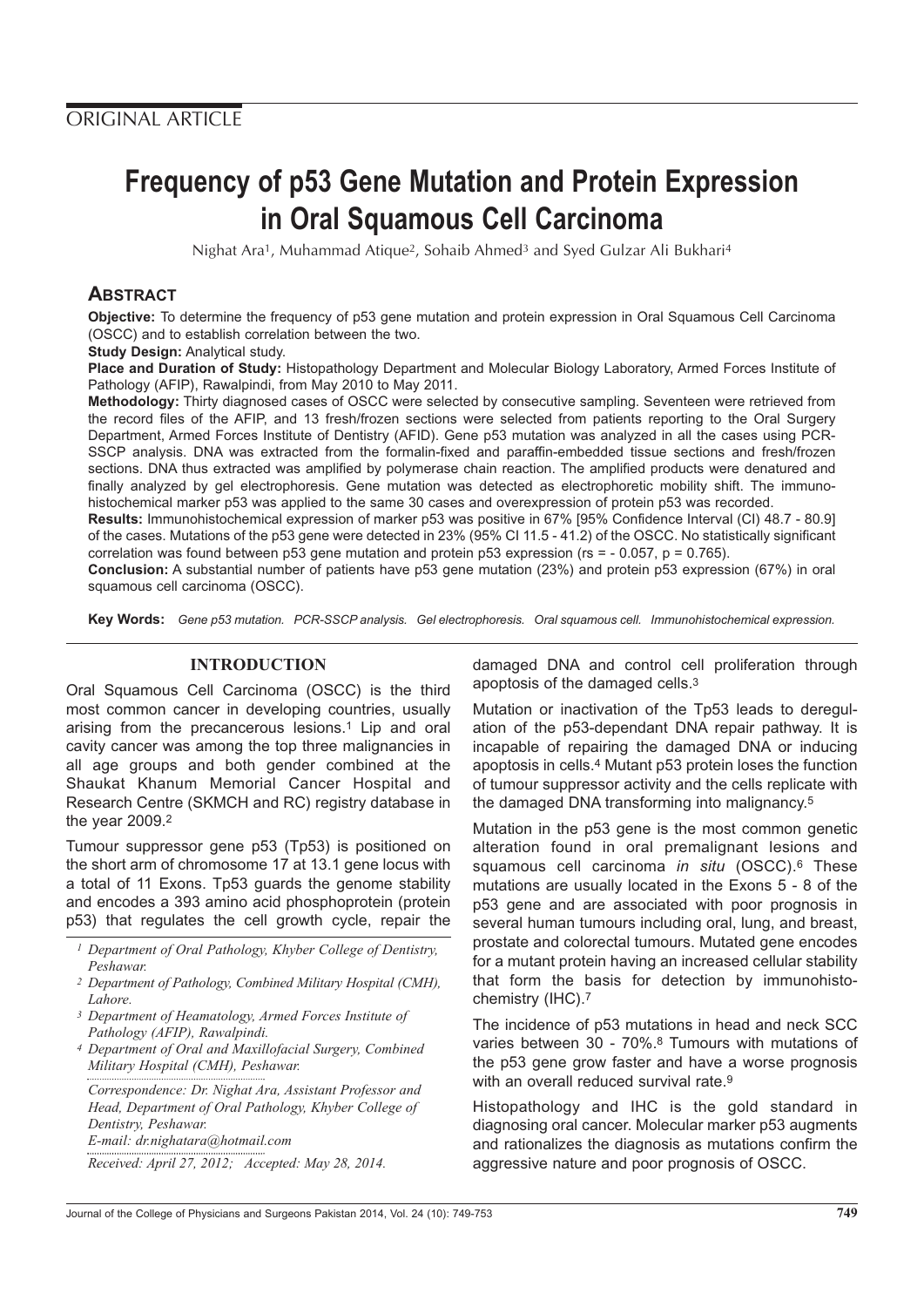There is a lack of data of p53 gene mutation regarding OSCC in Pakistani population. Considering the situation, this study was carried out as a baseline study to determine the frequency of p53 gene mutation and protein p53 expression in OSCC and to establish any correlation between them.

### **METHODOLOGY**

This analytical study was carried out at the Histopathology Department and Molecular Biology Laboratory, AFIP, Rawalpindi, Pakistan, from May 2010 to May 2011. The study protocol was reviewed and approved by the Ethical Committee at the AFIP and the study was carried out in accordance with the declaration of Helsinki of 1975 as reviewed in 1983. Incisional and excisional biopsies of diagnosed cases of OSCC were included in the study. Patients with incomplete information on the records, poorly processed tissue and samples with poor amplification of DNA were excluded.

Seventeen of 30 cases were FFPE tissue blocks retrieved from the archives of the AFIP, from January 2007 to December 2010. Thirteen fresh/frozen sections of OSCC in saline were taken from the patients of Oral Surgery Department, AFID from June 2010 to December 2010. Informed written consent was taken from all such patients. The data on age, gender and site of involvement was extracted from the clinical histories. The slides were independently reviewed by two observers without prior knowledge of the diagnosis.

Chelex Method was used to extract DNA from the fresh/frozen sections. PureLink Genomic DNA Mini Kit (Invitrogen, USA) was used to extract DNA from FFPE tissue samples according to manufacturer's manual. The purified DNA was stored at 4°C. Spectrophotometer was used to determine the quality and quantity of the isolated DNA. Colon carcinoma with known p53 mutations was taken as positive control. Human DNA (free of p53 mutation) was used as negative control.

Genomic DNA obtained from paraffin embedded /fresh/ frozen sections was amplified by the PCR to doublestranded DNA fragments. Four sets of primers were used to amplify Exons 5 - 9 of the p53 gene. These primers were selected from the previous study (Ichikawa et al.)10 and obtained by custom ordering from e-Oligos, GeneLink. DNA of all 30 samples was amplified by using Forward and Reverse Primers of Exon 5, Exon 6, Exon 7, and Exon 8 and 9 consecutively.

The PCR was done in 23 µl reaction mixture containing 2.3  $\mu$ l of 10 x PCR Buffer, MgCl<sub>2</sub> 25 mM, dNTPs 200 mM (Fermentos,USA), 1 µl of primer (10 pmol each), o.5 U/µl Taq DNA polymerase (Fermentos, USA) and 2 µl template DNA (100 ng). Thirty cycles of the PCR reaction at denaturation for 5 minutes at 94°C, melting for 30 seconds at 94°C, annealing for 30 seconds at 60°C, extension for 1 minute at 72°C and final

elongation for 7 minutes at 72°C were run in a thermocycler (Cetus).

Five microlitres of amplicons (PCR amplified products) of each sample were mixed with 5 µl of 0.1% Sodium Dodecyl Sulphate (SDS) and 5 µl of 10 mM Ethylene-Diamine Tetra Acetic acid (EDTA, Merck-Germany). Fifteen microlitres of bromophenol dye (40% sucrose solution 1 mg bromophenol dye) was added to this mixture. These samples were then denatured by heating at 95°C for 5 minutes, and promptly chilled on ice.

A volume of  $4 \mu$  of the denatured products was applied to 6% Polyacrylamide gel. Electrophoresis was performed at 100 V for 20 hours at room temperature (26°C). Gel was stained with silver nitrate and dried on filter paper in a gel drier for 20 minutes. A single nucleotide change (gene mutation) was detected as electrophoretic mobility shift. The primer pair of Exon 5 of the p53 gene mutation amplified 167 bp fragment.

Immunohistochemical staining (expression of protein p53) was detected by Streptavidin Biotin technique. Antigen was retrieved in citrate using pressure cooker. A mouse monoclonal antibody recognizing mutant p53 (Novo Castra, 15 Mm Sodium Azide, NCL-p53-BP, concentrated, 1:20 dilution) was used. The percentage was evaluated by counting the stained cells per 100 tumour cells in the area of best staining and was then subdivided broadly into four groups: - = absence of staining or occasional keratinocytes staining; + = staining of 10 - 33% of keratinocytes; ++ = staining of 33 - 66% of keratinocytes and  $++$  = staining of greater than 66% of keratinocytes.11

The immunoreactivity was considered positive if greater than 10% of the tumour cells were stained.12 The staining intensity was graded as follows; 1+ for definite but light stain; 2+ for darker stain and 3+ for most intense stain.13

Statistical analysis of all the data was entered in Statistical Package for Social Sciences (SPSS) version 17. Frequency of p53 gene mutation and p53 protein expression was calculated along with 95% confidence intervals. Correlation between qualitative variables (p53 gene mutation and protein p53 expression) was assessed using Spearman's rank correlation analysis. P-value of < 0.05 was considered statistically significant.

## **RESULTS**

Demographic data including age, gender and site were obtained from the record files of AFIP and AFID. All the patients were Pakistanis and their ages were between 21 - 86 years. Nineteen (63.3%) were males and 11 (36.7%) were females with male to female ratio of 1.7:1. The most common site was buccal mucosa 13 (43.3%) followed by tongue 7 (23.3%), palate 4 (13.3 %), alveolar mucosa 3 (10%), floor of the mouth 2 (6.7%)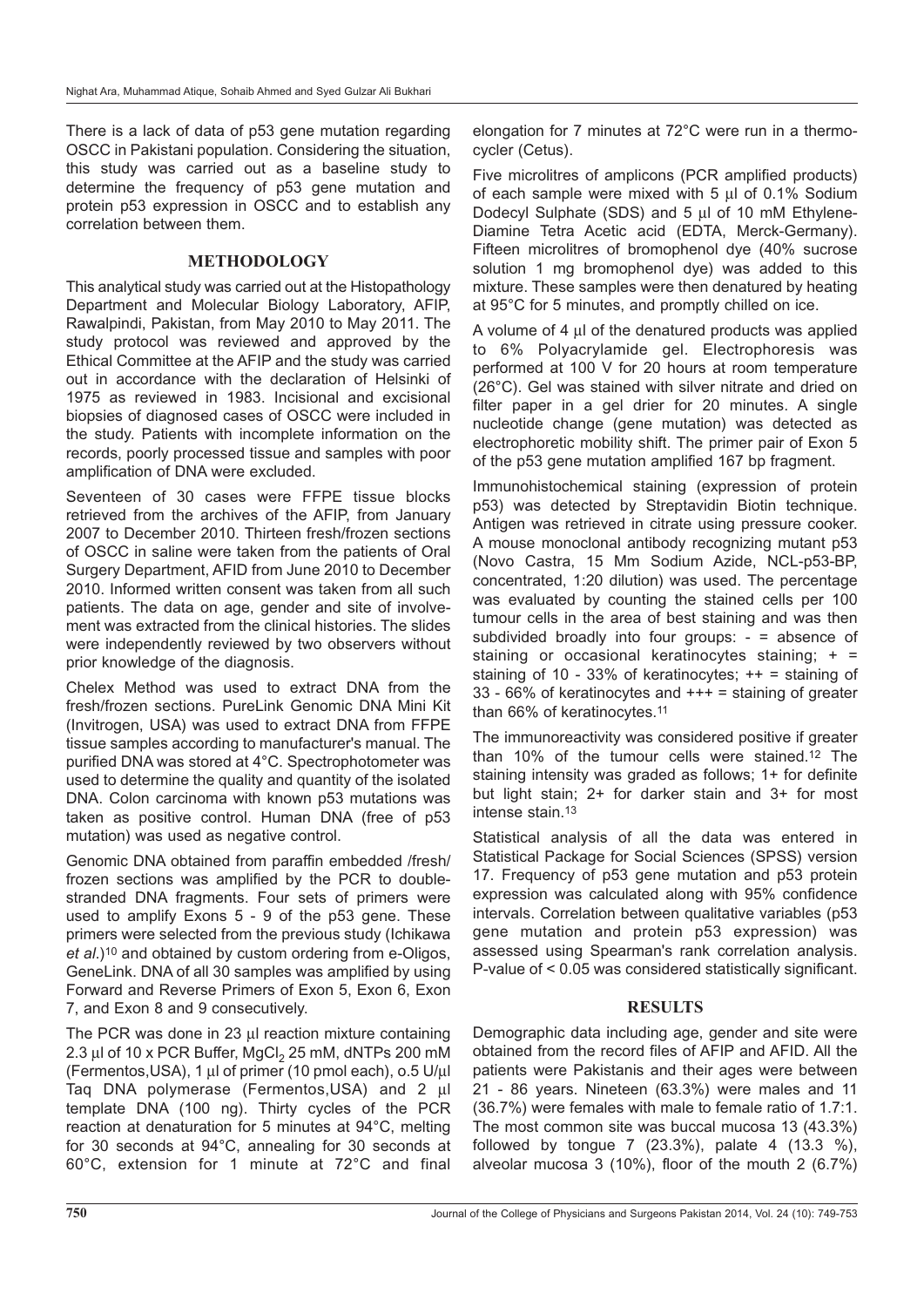

**Figure 1:** Polyacrylamide gel showing positive cases for mutations in Exon 5 of the p53 gene. P = Positive control. N = Negative control. 1 - 6 = Positive samples of oral carcinoma.

**Figure 2A:** Photomicrograph of (+++) p53 **Figure 2B:** Negative control (x100). expression in squamous cell carcinoma of the tongue (Original magnification x200).

**Table I:** Correlation between p53 expression and staining intensity.

| Grades of          | p53 expression |           |             |            | p-value             |
|--------------------|----------------|-----------|-------------|------------|---------------------|
| staining intensity |                |           | $^{++}$     | $^{+++}$   |                     |
|                    | 10 (33%)       | $0(0\%)$  | $0(0\%)$    | $0(0\%)$   | $r_{\rm s} = 0.896$ |
| $1+$               | $0(0\%)$       | $3(10\%)$ | $1(3.3\%)$  | $0(0\%)$   | p < 0.001           |
| $2+$               | $0(0\%)$       | $3(10\%)$ | $4(13.3\%)$ | $1(3.3\%)$ |                     |
| $3+$               | $0(0\%)$       | $0(0\%)$  | 5(16.7%)    | $3(10\%)$  |                     |

and labial mucosa 1 (3.3%). Seventeen (56.7%) squamous cell carcinomas were graded as well differentiated, 9 (30%) were graded as moderately differentiated and 4 (13.3%) were poorly differentiated OSCC.

Gene p53 mutation was detected in 7 (23.3%, 95% CI=11.5 - 41.2) of the cases (Figure 1). In OSCC, 4 (13.3%) of mutations were observed in moderatelydifferentiated SCC while 3 (10%) of the p53 gene mutations were found in well-differentiated SCC. No mutations were detected in poorly-differentiated SCC. No significant correlation was observed between p53 gene mutation and histopathological grades (rs =  $-0.364$ ,  $p = 0.728$ ).

Protein p53 expression was seen in 20 (67%, 95% CI=48.7 - 80.9) of 30 cases of OSCC (Figure 2). No significant correlation was observed between p53 protein expression and histopathological grades (rs =  $-0.166$ ,  $p = 0.381$ . In OSCC, highly significant correlation was observed between p53 expression and staining intensity ( $rs = 0.896$ ,  $p < 0.001$ ) shown in Table I.

No significant correlation was observed between p53 gene mutation and protein p53 expression (rs = - 0.057,  $p = 0.765$ ).

#### **DISCUSSION**

Several researches worldwide have proved that p53 tumour suppressor gene and its encoded protein are altered in oncogenesis.14 Single-Strand Conformation Polymorphism (SSCP) analysis is one of the simplest and inexpensive techniques to detect the presence of unknown gene mutations in DNA fragments.15

In the present study, p53 gene mutation was detected in 23% of the OSCC and protein p53 expression was seen in 67% of the cases. Similar results were found in a North Indian study by Ralhan et al. to determine the correlations between p53 gene mutations, protein accumulations and serum antibodies in potentially malignant oral lesions and oral cancer. All the subjects were either tobacco or betel-quid users. Gene mutation was detected in 23% of OSCC. Majority of these mutations were base substitution mutations predominantly located in Exon 5 of the p53 gene.<sup>16</sup> These results are comparable with the present study.

Higher frequency (76.8%) of protein p53 expression was reported in OSCC by Panjwani and Sadiq.17 As the samples were collected from Karachi, betel-quid chewing might be responsible for higher frequencies. Kannan et al. conducted a study on 50 tissue samples to see p53 expression in normal mucosa, dysplastic and malignant lesions of the oral mucosa.18 Over-expression of p53 was seen in 67% of OSCC similar to the present study. Habitual usage of tobacco, betel-quid, naswar or alcohol was not considered in the present study. It was broadened to include DNA extraction and gene analysis along with other variables.

The current study showed no significant correlation between mutational status and protein expression even though most of the cases (5 of 7) with p53 gene mutation showed positive staining for p53 protein. These findings are consistent with a previous study by Saunders et al.<sup>19</sup> on 42 patients of laryngeal carcinoma, and by Rowley et al. in OSCC.13

Immunoexpression and gene mutation of p53 was not simultaneously present in our samples of OSCC. Two of the 7 (28.5%) samples with p53 gene mutation did not express protein by IHC. This may be due to the presence of frameshift mutations that resulted in small quantities of the stabilized, truncated protein undetectable by IHC.20 In 15 of 23 (65.2%) samples with undetected p53 mutation, positive immunoexpression was observed by IHC. This may be attributed to the fact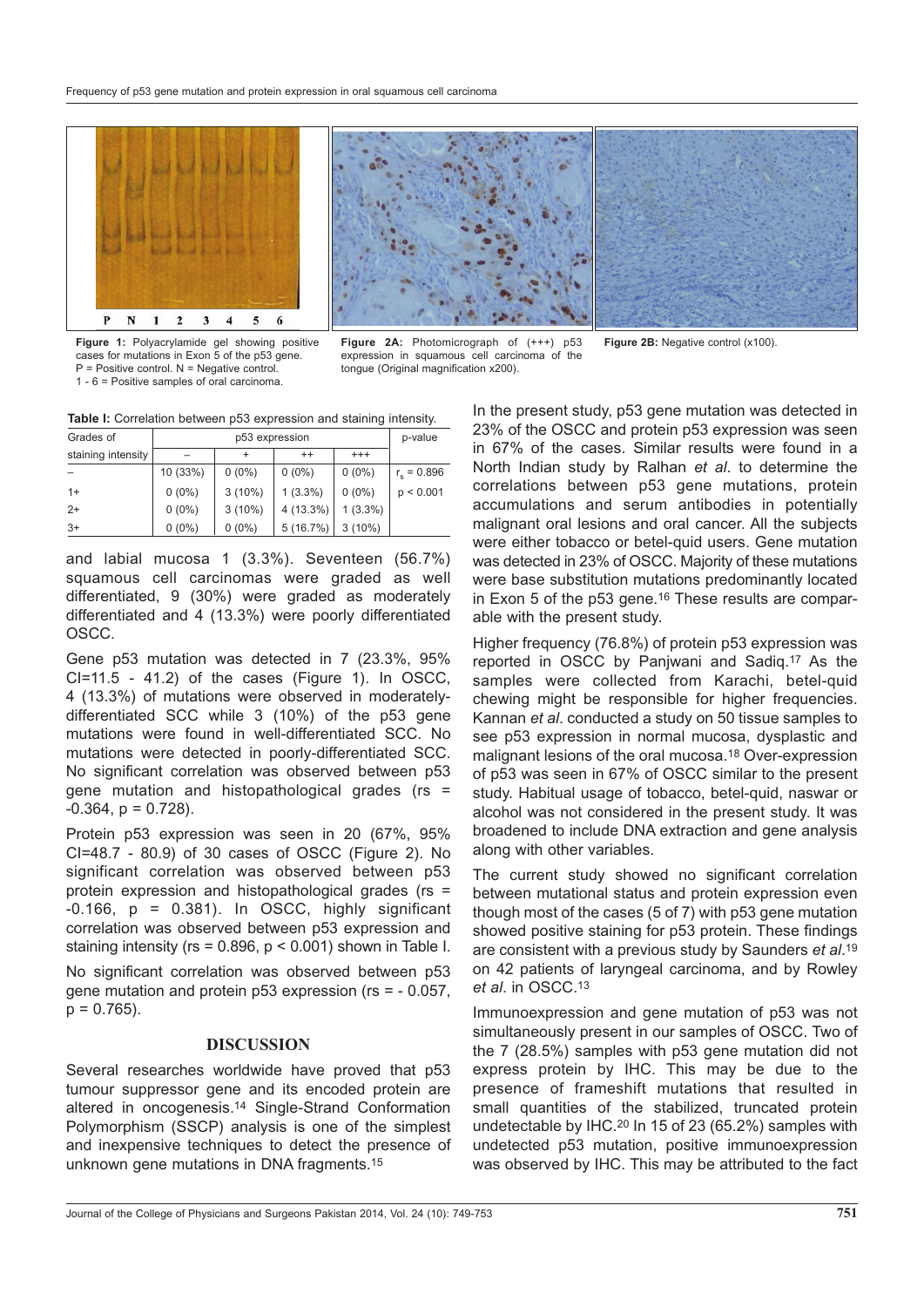that protein p53 may be stabilized by binding either to viral oncoproteins (HPV 16, 18) or to cellular proteins (MDM2).15

A study conducted in UK by Rowley et al. analyzed p53 gene mutation and p53 protein expression in oral dysplasia and oral SCC. Positive p53 protein expression was seen in 77% of SCC.<sup>13</sup> Microwave antigen retrieval step was used in IHC that might have resulted in the increased sensitivity of protein p53 leading to higher frequencies compared to the present study. Mutations of the gene were detected in 55% of OSCC by PCR-SSCP and sequencing analysis. The present methods might have missed some mutations because sequencing was not performed due to limited institutional funding and mandate.

The present study is a baseline study conducted on local population in our own setup. An earlier study was carried out on Pakistani patients by Trivedy et al. but it was completed in UK using FFPE tissue blocks collected from Karachi, Pakistan.21 Another study was conducted in Karachi by Rashid et al. to determine the prevalence of Tp53 germ line mutations in young Pakistani cancer patients. Oral cancer patients were not included in their study. One rare mutation c.499-500delCA in exon 5 was identified in the cancer patients.<sup>22</sup>

A recent study was conducted (after the present study) in Karachi to investigate the association of p53 gene mutation/polymorphism with OSCC patients consuming guthka, naswar and manpuri. Azhar et al. detected a novel 'AGT' to 'ACT' missense mutation in Exon 7 of the p53 gene using PCR-SSCP analysis.23 Protein p53 expression by IHC was not performed in that study.

Oral and maxillofacial surgeons rely on histopathological assessment and IHC of surgical margins to ensure complete excision of OSCC. Molecular analysis of surgical margins can supplement the histopathological assessment and IHC and improve the likelihood of local recurrence of OSCC. The samples that did not express protein p53 on IHC and showed detection of mutations on molecular analysis is the one in which detection of recurrence at surgical margins is beneficial.

Small number of cases of poorly-differentiated OSCC could be retrieved from the archives of AFIP, and gene mutations were detected in none of them. Several FFPET-samples were excluded from the study as DNA could not be extracted. There might be a possibility of finding some mutations if the sample size was sufficiently large.

DNA was simply extracted from all the fresh/frozen sections in saline but was challenging regarding FFPET samples due to the presence of paraffin. About 30 - 80 microlitres of DNA were obtained from the FFPEsamples.

There is a need to determine the status of p53 gene mutation and p53 protein expression in OSCC of the

Pakistani population by conducting further studies. Since gene p53 plays a vital role in preventing injury to the genome, these genetic targets can be utilized for gene therapy in oral cancers using strategies such as suicide gene therapy or gene replacement therapy.<sup>24</sup> OSCC is the best candidate for trials of p53 gene therapy as they can be easily accessed by injection therapy.25

#### **CONCLUSION**

A substantial number of patients have p53 gene mutation (23%) and protein p53 expression (67%) in OSCC. This will ultimately contribute to the future therapeutic improvements including gene therapy.

#### **REFERENCES**

- 1. Abbas NF, El-Sharkawy SL, Abbas EA, El-Shaer MA. Immunohistochemical study of p53 and angiogenesis in benign and preneoplastic oral lesions and oral squamous cell carcinoma. Oral Surg Oral Med Oral Pathol Oral Radiol Endod 2007; **103**:385-90.
- 2. Cancer registry and clinical data management [Internet]. 2009. [cited 2010 Dec 17]. Available from: www.shaukatkhanum.org.pk/ research/cancer-registry-and-clinical-data-management.
- 3. Sana M, Irshad S. p53 as a biomarker of breast cancer. Res Cancer Tumour 2012; **1**:5-8.
- 4. Raybaud-Diogene H, Tetu B, Morency R, Fortin A, Monteil RA. P53 overexpression in head and neck squamous cell carcinoma: review of the literature. Oral Oncol Eur J Cancer 1996; **32B**:143-49.
- 5. Stricker TP, Kumar V. Neoplasia. In: Kumar V, Abbas AK, Fausto N, Mitchell RN, editors. Robin's basic pathology 8th ed. Philadelphia: W.B. Saunders; 2007.p.173-223.
- 6. Laimer K , Spizzo G, Gastl G, Obrist P, Brunhuber T, Fong D, et al. High EGFR expression predicts poor prognosis in patients with squamous cell carcinoma of the oral cavity and oropharynx: a TMA-based immunohistochemical analysis. Oral Oncol 2007; **43**:193-8.
- 7. Schulz M, Reichart PA, Ramseier CA, Bornstein MM. Smokeless tobacco; a new risk factor for oral health? A review. Schweiz Monatsschr Zahnmed 2009; **119**:1095-109.
- 8. Amelia AS, Maria TR, Carlos R, Jose IA, Marian MP, Joseph AC, et al. P53 mutation is rare in oral mucosa brushings from patients previously treated for a head and neck squamous cell carcinoma. Oral Oncol 2009; **45**:661-4.
- 9. Poeta ML, Manola J, Goldwasser MA, Forastiere A, Benoit N, Califano JA, et al. Tp53 mutations and survival in squamous cell carcinoma of the head and neck. N Engl J Med 2007; **357**:2552-61.
- 10. Ichikawa A, Hotta T, Takagi N, Tsushita K, Kinoshita T, Nagai H, et al. Mutations of p53 gene and their relation to disease progression in B-cell lymphoma. Blood 1992; **79**:2701-7.
- 11. Schoelch ML, Regezi JA, Dekker NP, Ng IOL, McMillan A, Ziober BL, et al. Cell cycle proteins and the development of oral squamous cell carcinoma. Oral Oncol 1999; **35**:333-42.
- 12. Weber A, Bellmann U, Bootz F, Wittekind C, Tannapfel A. Expression of p53 and its homologues in primary and recurrent